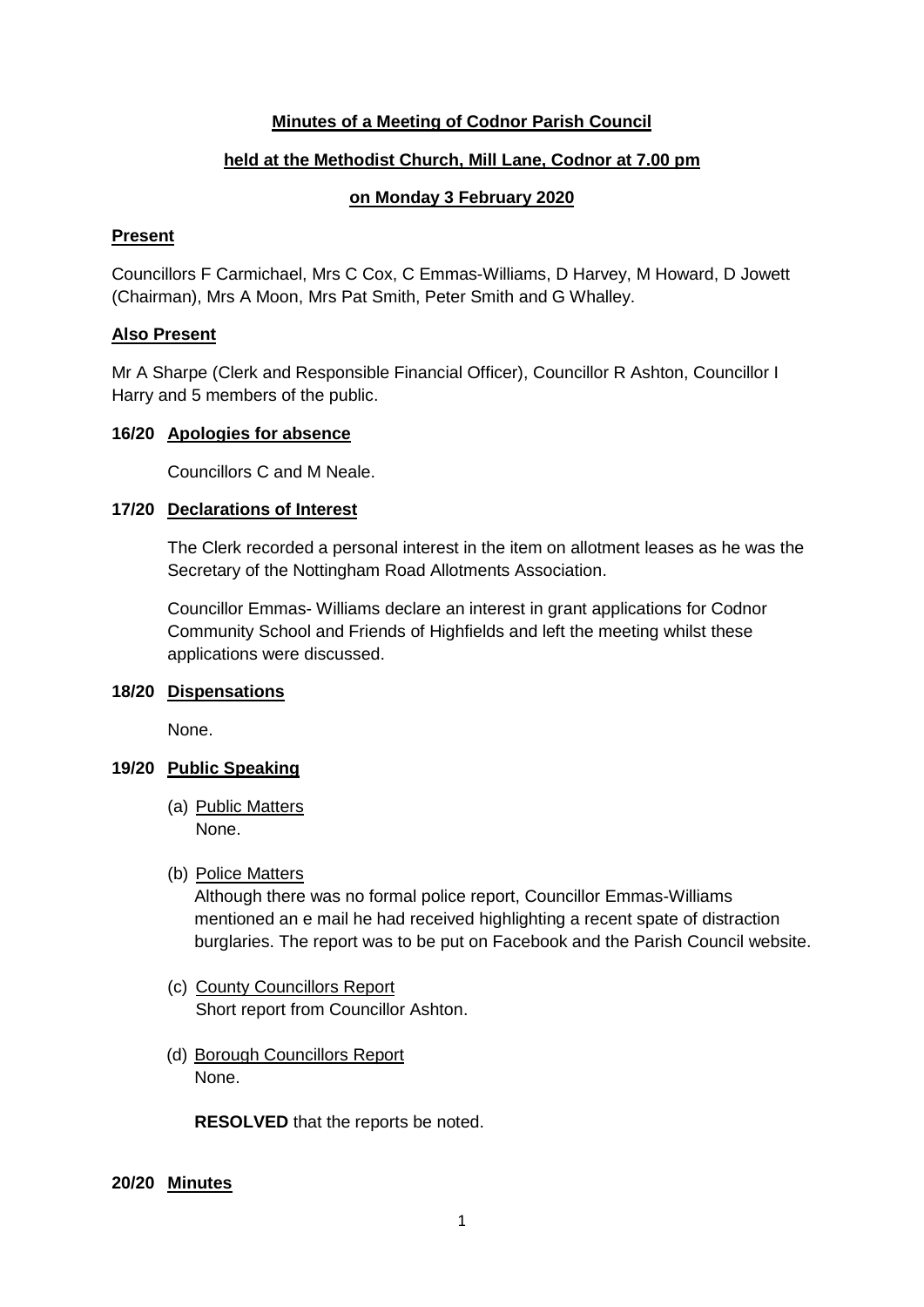**RESOLVED** that the minutes of the Meeting of the Parish Council held on 6 January 2020 be approved as a true record and signed by the Chairman.

### **21/20 To determine if any items of business should be taken with the public excluded**

**RESOLVED** that no items be taken with the press and public excluded.

### **22/20 Chairman's Announcements**

The Chairman announced that the Clerk had undertaken research and it was planned to add the real living wage employer logo to all stationery and the website.

# **23/20 Leaders Report**

The Leader reported on the Codnor Sports Trust AGM to take place on 27 February 2020 and mentioned that the Codnor Fete would not be taking place this year as AV Rotary were not able to organise. He reported that the latest litter pick had been extremely well attended and that AVBC would be undertaking regular patrols following a complaint about dog fouling on Alfreton Road Recreation ground.

# **24/20 Environmental Matters**

Noted that a Climate Emergency session was being held by DALC at the Vice Chairman was to attend.

# **25/20 Parish Council – Items for Decision/Action**

(a) Newsletter

The Clerk was currently preparing the next newsletter and invited Councillors to send suggestions for content to him. Dog fouling initiatives were noted as a possible article.

**RESOLVED** that the report be noted.

(b) Bonfire and Fireworks 2020

**RESOLVED** that the arrangements for the 2020 event be delegated to the Financial & Investment Sub Committee.

(c) Civic Service 23 February 2020

Council were reminded of the arrangements for Civic service to be held on Sunday 23 February 2020 at St James Church, Crosshill starting at 3.00 pm.

(d) Risk Assessments

Council **NOTED** that Risk Assessments were in place for all events organised by the Council and shared with the Council's insurer.

(e) National Pay Award 2020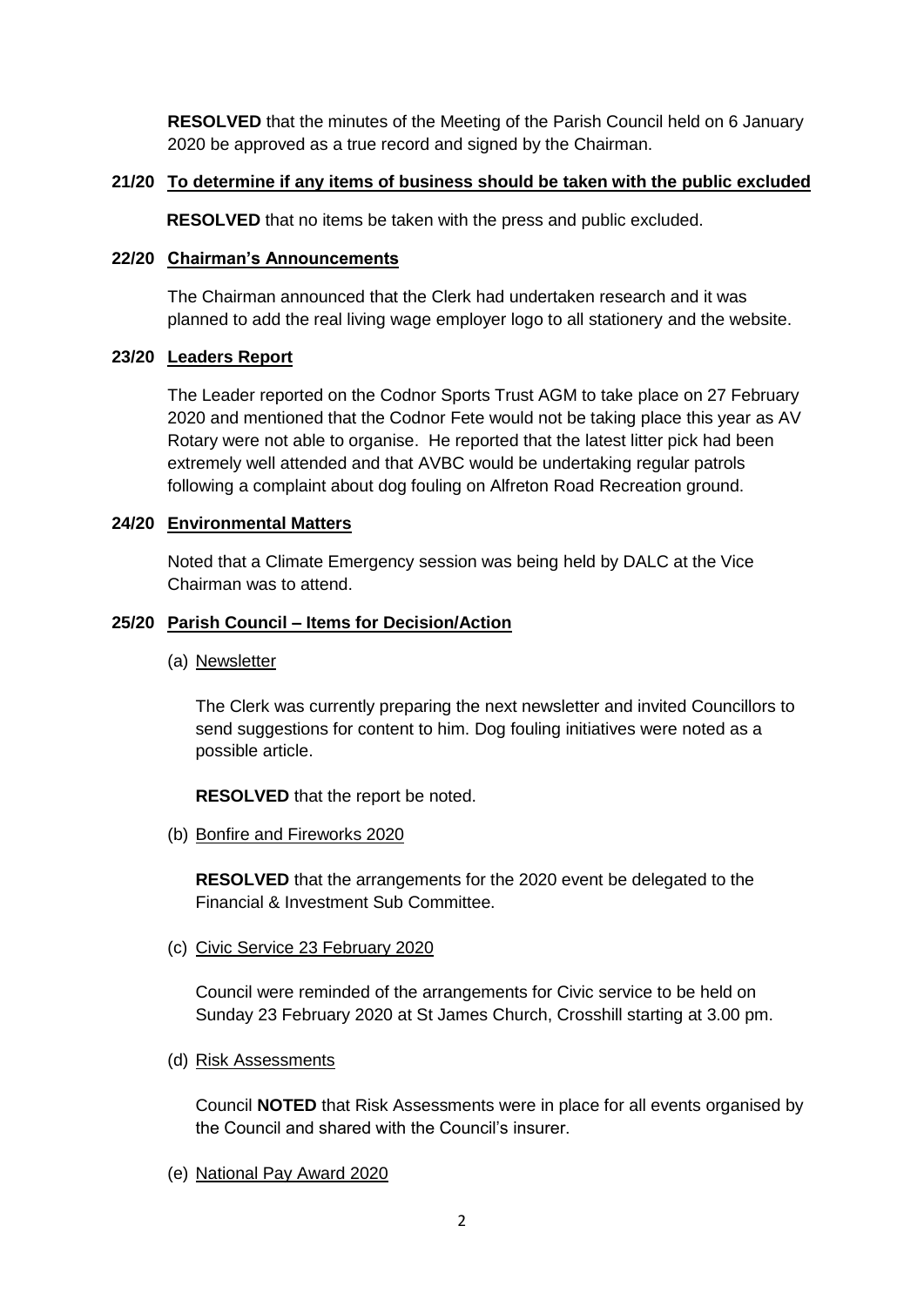Council **NOTED** that the National Pay Award had not yet been agreed for 2020.

(f) Public Open Space

Council were updated on the progress for the formal documentation for the land transfer.

**RESOLVED** that the report be noted.

(g) Applications for grant aid

**RESOLVED** that the following grants be approved –

- (a) Codnor Community Primary School £100 to cover plants and garden equipment over the next four years.
- (b) Three Churches Holiday Club £100 for 2020 holiday events.
- (c) Friends of Highfields £200 towards band concert in July 2020.

Councillor C Emmas-Williams having declared an interest in (a) and (c) left the meeting whilst the decision was made.

### (h) Lease for Nottingham Road Allotments

**RESOLVED** that Council reiterates its offer of a lease of 25 years at a rent of £100 per annum.

# **26/20 Derbyshire Association of Local Councils**

DALC Circular 1 and subscription arrangements **NOTED**.

### **27/20 Finance**

Council considered a schedule of payments and were updated on finances.

### **RESOLVED** that the -

(1) Schedule of payments detailed below be approved.

| <b>Cheque</b>  | <b>Payee/Description</b> | <b>Nett</b> | <b>VAT</b> | Gross  |
|----------------|--------------------------|-------------|------------|--------|
| <b>UT BACS</b> | Clerk - Jan Salary       | 609.82      | 0.00       | 609.82 |
| Ref 755850678  |                          |             |            |        |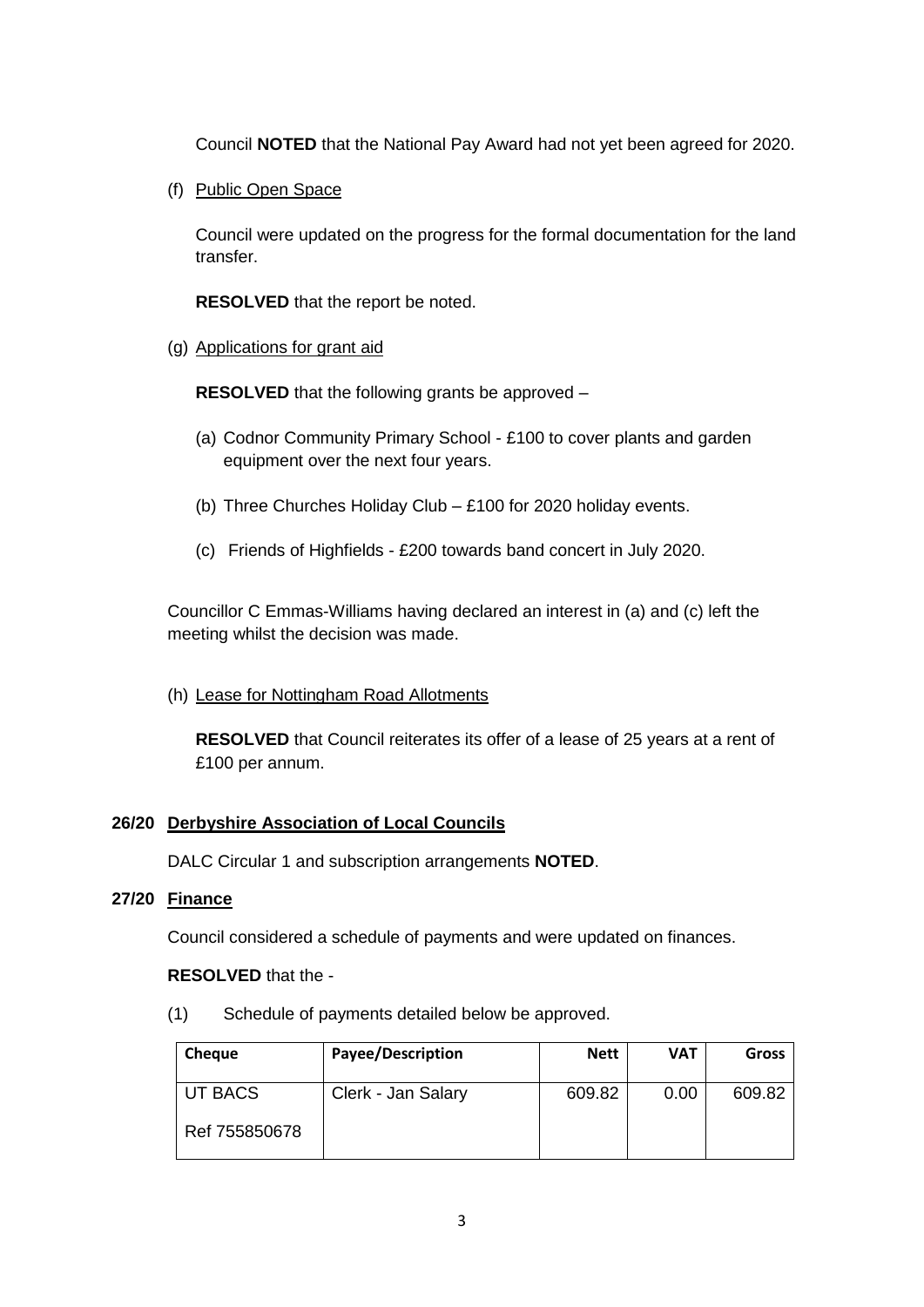| <b>UT BACS</b>    | <b>Viking Stationery</b>                                                                                                                                                             | 24.39   | 4.88   | 29.27   |
|-------------------|--------------------------------------------------------------------------------------------------------------------------------------------------------------------------------------|---------|--------|---------|
| Ref 937584424     |                                                                                                                                                                                      |         |        |         |
| <b>UT BACS</b>    | DCC - Licence for Mill                                                                                                                                                               | 200.00  | 0.00   | 200.00  |
| Ref 344264998     | lane car park                                                                                                                                                                        |         |        |         |
| <b>Yorks Bank</b> | Lite - Final Payment                                                                                                                                                                 | 2750.00 | 550.00 | 3300.00 |
| Cheque 1976       | <b>Christmas Lights</b>                                                                                                                                                              |         |        |         |
| <b>Yorks Bank</b> | <b>HMRC</b>                                                                                                                                                                          | 208.85  | 0.00   | 208.85  |
| Cheque 1977       |                                                                                                                                                                                      |         |        |         |
| <b>UT BACS</b>    | Parish Warden Jan Salary                                                                                                                                                             | 1121.71 | 0.00   | 1121.71 |
| Ref 832033705     |                                                                                                                                                                                      |         |        |         |
| <b>UT BACS</b>    | <b>DCC Pension</b>                                                                                                                                                                   | 296.72  | 0.00   | 296.72  |
| Ref 403657021     |                                                                                                                                                                                      |         |        |         |
| <b>UT BACS</b>    | Clerks mileage - 13/1 -                                                                                                                                                              | 36.00   | 0.00   | 36.00   |
| Ref 168196553     | Dog Bags (20 miles), 15/1<br>Defib (20 miles), 20/1 -<br>Attend Play area (20<br>miles), $24/1 -$ Notice<br>boards/CEW Cheque<br>signing (20 miles) Total<br>80 mls at 45 p = £36.00 |         |        |         |
| <b>Yorks Bank</b> | Transfer to unity trust                                                                                                                                                              | 3000.00 | 0.00   | 3000.00 |
| Cheque 1978       |                                                                                                                                                                                      |         |        |         |

(2) That the bank reconciliation report be noted as follows -

| £ 52640.72 |
|------------|
| £71982.36  |
| £ 54798.34 |
|            |
| £ 69824.74 |
| £ 5329.60  |
|            |